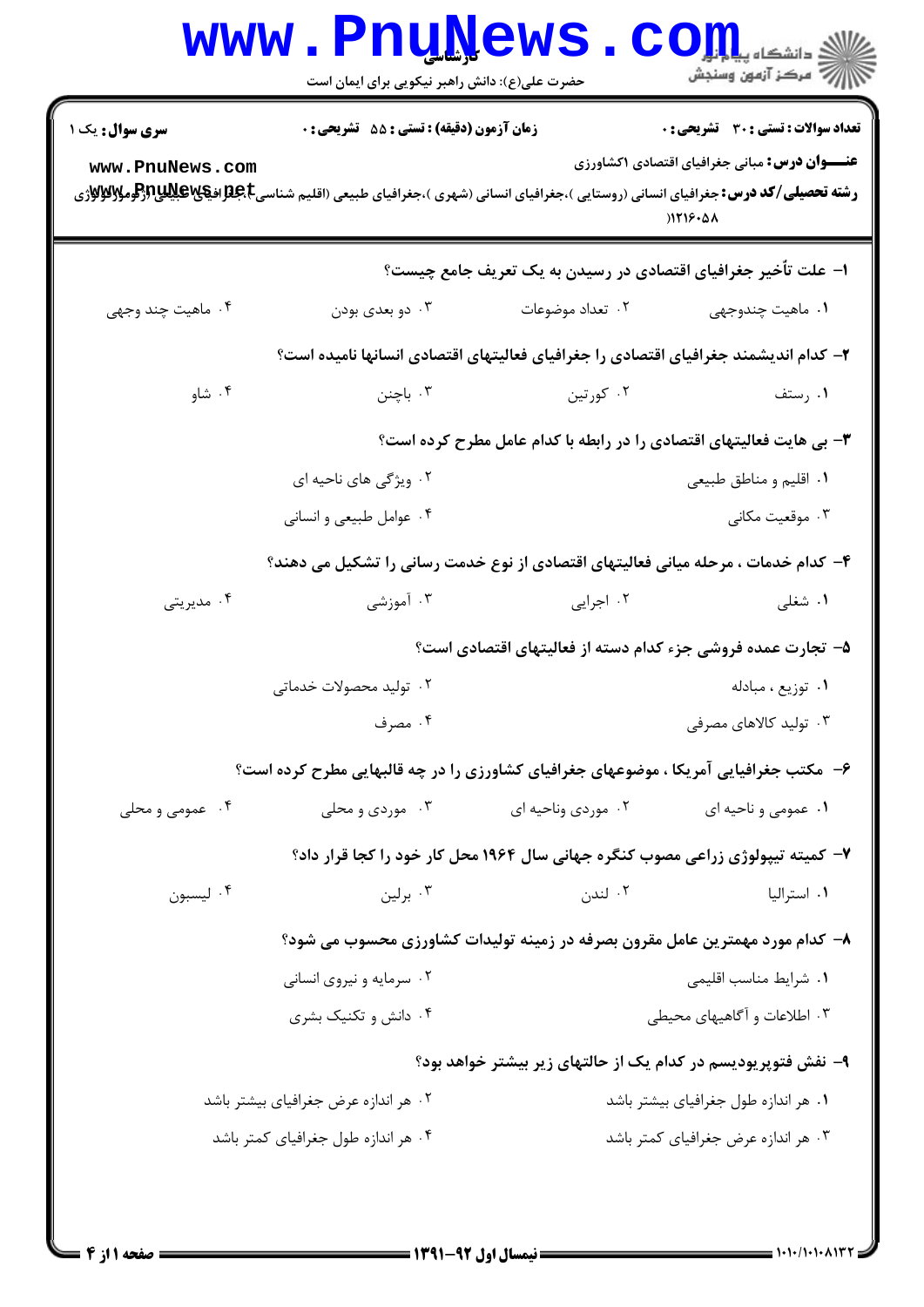|                                                         | <b>www.Pnunews</b><br>حضرت علی(ع): دانش راهبر نیکویی برای ایمان است                                                                                                                                                                   |                                                       | الله دانشکاه پیابانی<br>ایران اسکنر آزمون وسنجش                           |  |
|---------------------------------------------------------|---------------------------------------------------------------------------------------------------------------------------------------------------------------------------------------------------------------------------------------|-------------------------------------------------------|---------------------------------------------------------------------------|--|
| <b>سری سوال : ۱ یک</b>                                  | زمان آزمون (دقیقه) : تستی : 55 آتشریحی : 0                                                                                                                                                                                            |                                                       | <b>تعداد سوالات : تستی : 30 ٪ تشریحی : 0</b>                              |  |
| www.PnuNews.com                                         | <b>رشته تحصیلی/کد درس:</b> جغرافیای انسانی (روستایی )،جغرافیای انسانی (شهری )،جغرافیای طبیعی (اقلیم شناسیCبهای او پای استان بایجهان استان موسی با بایجهان استان بایجهان استان بایجهان استانی با<br>در این موسیقی استان استان استانی ا |                                                       | <b>عنـــوان درس:</b> مبانی جغرافیای اقتصادی ۱کشاورزی<br>1719.01           |  |
|                                                         |                                                                                                                                                                                                                                       |                                                       | ۱۰- چه گیاهانی در شبهای معتدل بهترین شرایط رشد و فعالیت را بدست می آورند؟ |  |
|                                                         | ۰۲ سیب زمینی ، ذرت ، پنبه                                                                                                                                                                                                             |                                                       | ٠١. پنبه ، ذرت ، توتون                                                    |  |
|                                                         | ۰۴ گندم و جو                                                                                                                                                                                                                          |                                                       | ۰۳ سیب زمینی و چغندر                                                      |  |
|                                                         |                                                                                                                                                                                                                                       |                                                       | <b>۱۱- دوره رشد گیاه درکدام فاصله زمانی صورت می گیرد؟</b>                 |  |
|                                                         | ۰۲ اولین روز یخ بندان زمستان و اولین روز یخ بندان بهار                                                                                                                                                                                | ۰۱ آخرین روز یخ بندان بهار و اولین روز یخ بندان پائیز |                                                                           |  |
| ۰۴ اولین روز یخ بندان زمستان و آخرین روز یخ بندان پائیز |                                                                                                                                                                                                                                       | ۰۳ آخرین روز یخ بندان پائیز و آخرین روز یخ بندان بهار |                                                                           |  |
|                                                         | ۱۲- در مناطقی که کشاورزی خشک با استفاده از مالچ صورت می گیردشناسایی چه عاملی بسیار مهم است؟                                                                                                                                           |                                                       |                                                                           |  |
|                                                         | ۲. ویژگیهای هوای گرم و خشک                                                                                                                                                                                                            |                                                       | ۰۱ بادهای محلی و ناگهانی                                                  |  |
|                                                         | ۰۴ ارتفاع زمین و شیب آن                                                                                                                                                                                                               |                                                       | ۰۳ شکل و میزان تابش نور                                                   |  |
|                                                         | ۱۳- پژوهشگر انگلیسی (مک گرگور) شیب چند درجه را دارای وضعیت متوسط برای کشاورزی می شناسد؟                                                                                                                                               |                                                       |                                                                           |  |
| $Y - 5$                                                 | $\gamma - \gamma$ . $\gamma$                                                                                                                                                                                                          | $Y - 5$ .                                             | $Y - Y$ .                                                                 |  |
|                                                         |                                                                                                                                                                                                                                       |                                                       | ۱۴- رژیم و دبی رود به چه عاملی بستگی دارد؟                                |  |
|                                                         | ۰۲ آبهای جاری سطح حوضه                                                                                                                                                                                                                |                                                       | ۰۱ ذخایر برف کوهستان                                                      |  |
|                                                         | ۰۴ تغییرات دمای هوای منطقه                                                                                                                                                                                                            |                                                       | ۰۳ نوع اقليم حوضه                                                         |  |
|                                                         |                                                                                                                                                                                                                                       |                                                       | ۱۵– خرید ماشین آلات کشاورزی جزء کدام نظام اعتباری است؟                    |  |
| ۰۴ مستمر                                                | ۰۳ میان مدت                                                                                                                                                                                                                           | ۰۲ کوتاه مدت                                          | ۰۱ دراز مدت                                                               |  |
|                                                         |                                                                                                                                                                                                                                       |                                                       | ۱۶- تنها شرط اقلیمی ایجاد فعالیتهای کشاورزی مداوم در مناطق خشک چیست؟      |  |
|                                                         | ۰۲ انطباق با تغییرات محیطی                                                                                                                                                                                                            |                                                       | ۰۱ اعمال روشهای آبیاری                                                    |  |
|                                                         | ۰۴ هماهنگی با رژیم بارش                                                                                                                                                                                                               |                                                       | ۰۳ توجه به عناصر اقلیمی                                                   |  |
|                                                         | ۱۷- چه عاملی سبب شده بین جزایر هاوایی و بندر نیویورک با وجود مسافت زیاد دادوستد تجاری انجام گیرد؟                                                                                                                                     |                                                       |                                                                           |  |
|                                                         | ۰۲ همسانی های اجتما <i>ع</i> ی_اقتصادی                                                                                                                                                                                                |                                                       | ۰۱ پیشرفتهای علمی_تکنولوژیکی                                              |  |
| ۰۴ اشتراکات قوم <u>ی ف</u> رهنگی                        |                                                                                                                                                                                                                                       | ۰۳ مناسبات سیاسی_اقتصادی                              |                                                                           |  |
|                                                         |                                                                                                                                                                                                                                       |                                                       |                                                                           |  |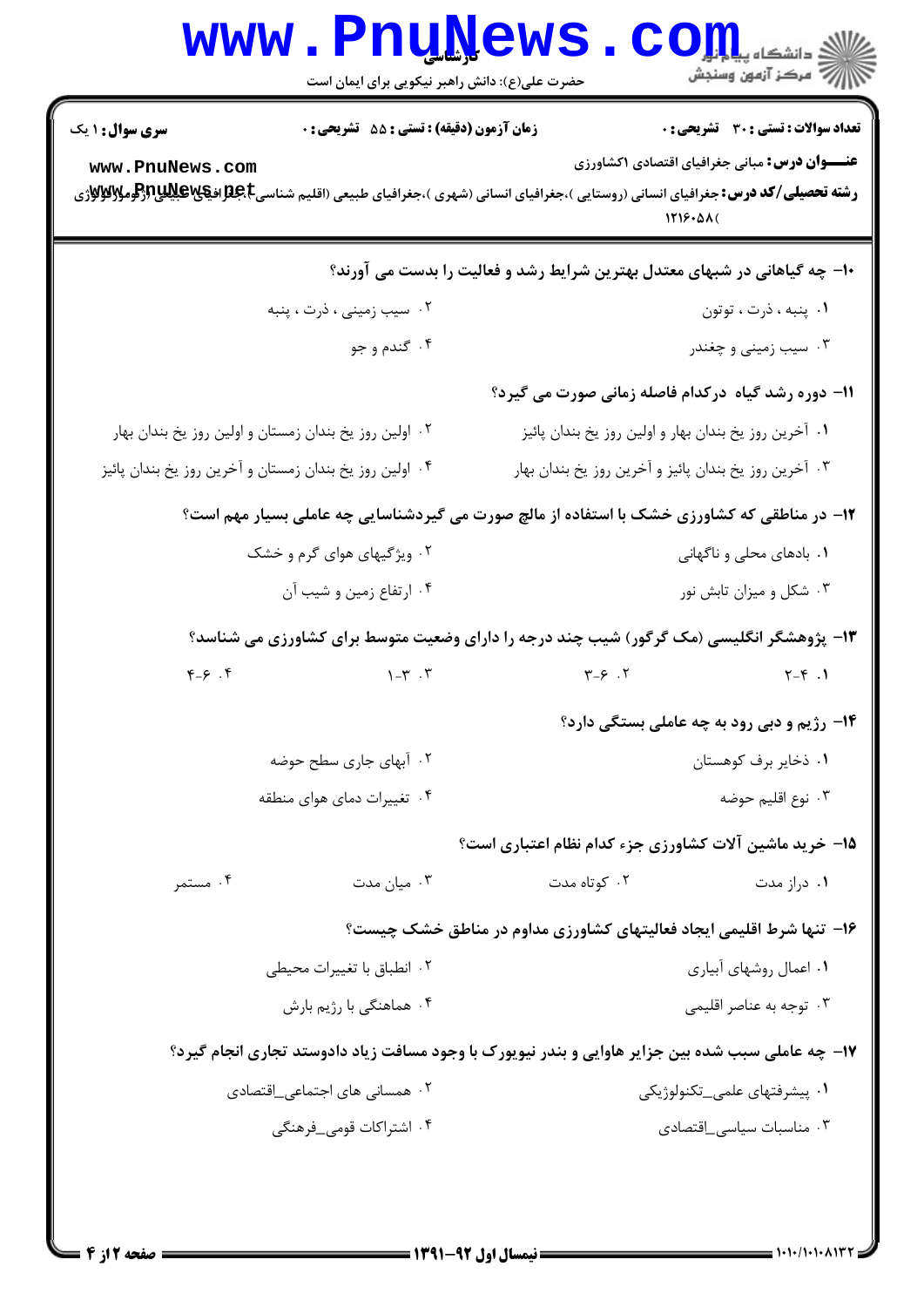|                             | WWW.Pnunews.com<br>حضرت علی(ع): دانش راهبر نیکویی برای ایمان است |                                                                                                                |                                                                                                                                                                                                |
|-----------------------------|------------------------------------------------------------------|----------------------------------------------------------------------------------------------------------------|------------------------------------------------------------------------------------------------------------------------------------------------------------------------------------------------|
| <b>سری سوال :</b> ۱ یک      | <b>زمان آزمون (دقیقه) : تستی : 55 تشریحی : 0</b>                 |                                                                                                                | تعداد سوالات : تستى : 30 - تشريحي : 0                                                                                                                                                          |
| www.PnuNews.com             |                                                                  |                                                                                                                | <b>عنـــوان درس:</b> مبانی جغرافیای اقتصادی ۱کشاورزی<br><b>رشته تحصیلی/کد درس:</b> جغرافیای انسانی (روستایی )،جغرافیای انسانی (شهری )،جغرافیای طبیعی (اقلیم شناسیE،B،B،B،B،B ایلایا<br>1719.01 |
|                             |                                                                  |                                                                                                                | ۱۸– مهمترین نقش در فعالیتهای کشاورزی پس از عوامل طبیعی برعهده کدام عامل است؟                                                                                                                   |
|                             | ۰۲ عوامل اجتماعی و اقتصادی                                       |                                                                                                                | ۰۱ عوامل اقتصادی و فرهنگی                                                                                                                                                                      |
|                             | ۰۴ عوامل فرهنگی و اجتماعی                                        | ۰۳ عوامل فرهنگی و سیاسی                                                                                        |                                                                                                                                                                                                |
|                             |                                                                  |                                                                                                                | ۱۹- چند درصد از زمینهای کشاورزی جهان در قاره آسیا قرار دارد؟                                                                                                                                   |
| $\mathbf{r}$ . $\mathbf{r}$ | $\mathcal{N}$ . T                                                |                                                                                                                | $\gamma$ $\gamma$ . T                                                                                                                                                                          |
|                             |                                                                  |                                                                                                                | ۲۰– قسمت اعظم زمینهای کشاورزی نیوزیلند به چه کشتی اختصاص دارد؟                                                                                                                                 |
|                             | ۰۲ کشاورزی                                                       |                                                                                                                | ۰۱ مراتع                                                                                                                                                                                       |
|                             | ۰۴ گیاهان دارویی                                                 |                                                                                                                | ۰۳ صیفی جات و سبزی کاری                                                                                                                                                                        |
|                             |                                                                  |                                                                                                                | <b>۲۱</b> - بیشترین مقدار تولید گندم کشت شده در اروپای غربی و مرکزی در چه فصلی است؟                                                                                                            |
| ۰۴ زمستان                   |                                                                  | ۰۲ تابستان میشود. تابستان باشیز به تابستان به تابستان به تابستان به کارول میشود. تابستان به تابستان به تابستان | ۰۱ بهار                                                                                                                                                                                        |
|                             |                                                                  |                                                                                                                | <b>۲۲</b> - مانع عمده ازدیاد محصول در فعالیتهای کشاورزی چه عاملی است؟                                                                                                                          |
|                             | ۰۲ وجود فواصل بين مزارع                                          | ۰۱ عدم یکپارچگی اراضی مزروعی                                                                                   |                                                                                                                                                                                                |
|                             | ۰۴ عدم استفاده از روشهای علمی                                    | ۰۳ کوچک و کم وسعت بودن اراضی                                                                                   |                                                                                                                                                                                                |
|                             |                                                                  |                                                                                                                | <b>۲۳</b> - یکپارچه کردن اراضی مزروعی برای اولین بار توسط کدام کشور موردتوجه قرار گرفت؟                                                                                                        |
| ۰۴ فرانسه                   | ۰۳ هلند                                                          | ۰۲ آلمان                                                                                                       | ۰۱ هند                                                                                                                                                                                         |
|                             |                                                                  |                                                                                                                | <b>۲۴</b> - امروزه در کتابهای جغرافیای اقتصادی ، از روش منطقه بندی مناطق زراعی کدام اندیشمند استفاده شده است؟                                                                                  |
| ۰۴ بوچانن                   | ۰۳ وايت لزي                                                      | ۰۲ اولاف جونسون                                                                                                | ۰۱ بیکر                                                                                                                                                                                        |
|                             |                                                                  |                                                                                                                | ۲۵– عرصه هایی که فعالیتهای زراعی ابتدایی در آنها جریان دارد تحت استیلای چه نوع اقلیمی است؟                                                                                                     |
| ۰۴ استوایی                  | ۰۳ قاره ای                                                       | ۰۲ معتدل مدیترانه ای                                                                                           | ٠١ معتدل اقيانوسي                                                                                                                                                                              |
|                             |                                                                  |                                                                                                                | ۲۶- منظور از ((ترانس هومانس)) چیست؟                                                                                                                                                            |
|                             | ۰۲ گذر از معیشت دامداری به زراعت ثابت                            |                                                                                                                | ۰۱ گذر از معیشت شکار و جمع آوری به دامداری                                                                                                                                                     |
|                             | ۰۴ گذر از معیشت روستانشینی به شهرنشینی                           |                                                                                                                | ۰۳ گذر از معیشت کوچ نشینی به یکجانشینی                                                                                                                                                         |
|                             |                                                                  |                                                                                                                |                                                                                                                                                                                                |